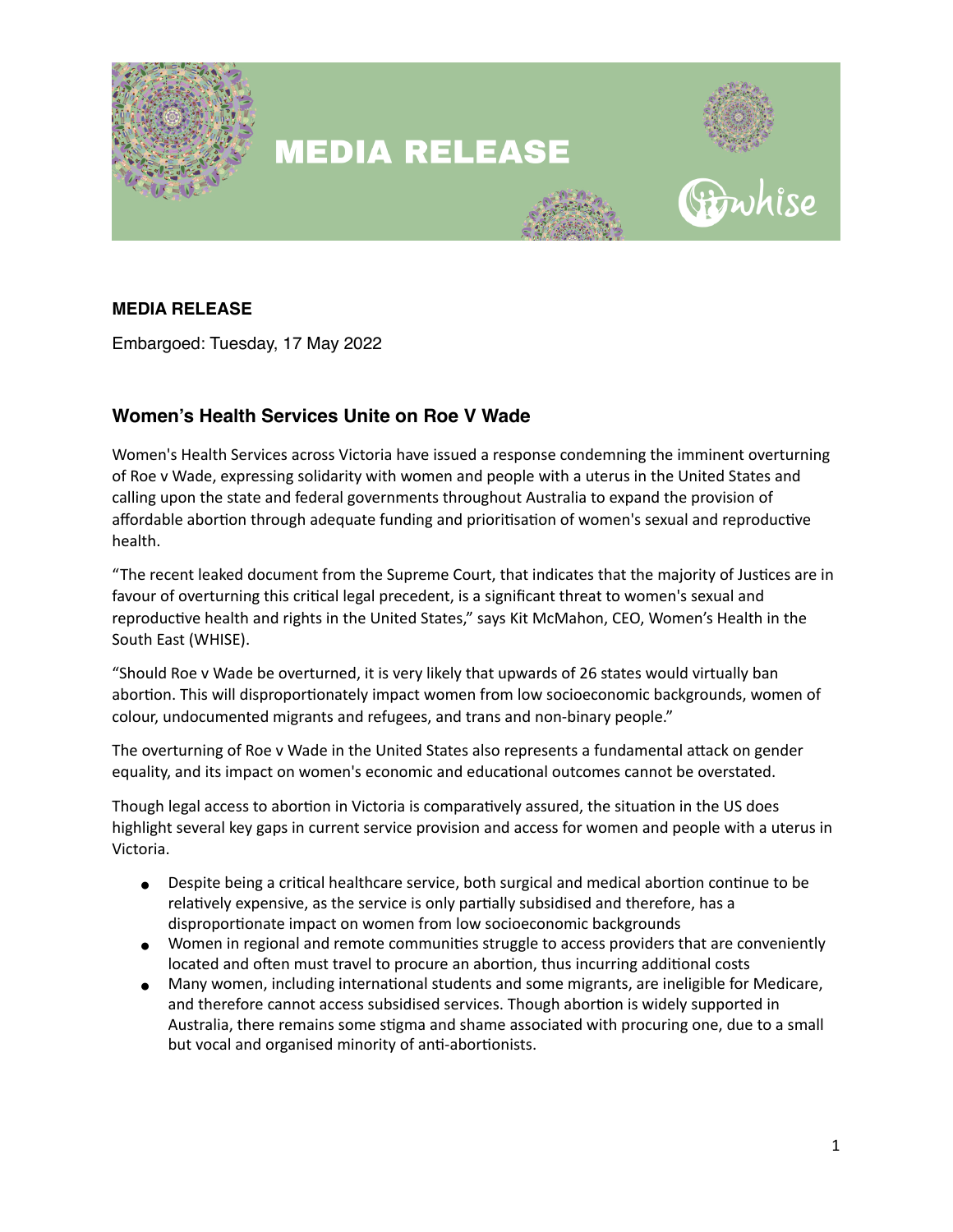

## **MEDIA RELEASE**



As Women's Health Services across Victoria stand with those in the US and condemn any attempt to overturn Roe v Wade, we call upon state, territory, and federal governments in Australia to expand the provision of affordable abortion for all women and people with a uterus.

#### **QUOTES**

#### **Kit McMahon, CEO, [Women's Health in the South East](http://www.whise.org.au)**

*Should Roe v Wade be overturned, it is very likely that upwards of 26 states would virtually ban abortion. This will disproportionately impact women from low socioeconomic backgrounds, women of colour, undocumented migrants and refugees, and trans and non-binary people.*

#### **Dale Wakefield, CEO, [GenWest](https://genwest.org.au/)**

*Abortion is a healthcare issue. The current politicisation of abortion access in the US should signal an alarm for all who believe that people have a fundamental right to access safe and high quality sexual and reproductive health care and to make decisions about their own bodies.* 

*In 2008, Victorian women and pro-choice advocates won a 40-year battle to remove abortion from the Victorian Crimes Act. Reflecting on this success, former Premier Joan Kirner AC noted that, when it comes to safeguarding the rights of women to make informed choices about their bodies and to access safe healthcare and support, "you do have to be forever vigilant". The potential overturn of Roe V Wade in the US demonstrates how true this is and that now is the time to pay attention and to be vigilant*.

#### **Tricia Currie, CEO, [Women's Health Loddon Mallee](http://whlm.org.au/)**

*Regardless of geographical location, safe and legal abortion is an essential reproductive health service. The additional layers of cost, isolation and feeling unsupported, as experienced by women and gender diverse people accessing a service in rural areas are inequities that already exist. We must always be concerned that abortion is seen to be part of comprehensive women's health care and a human right.*

#### **Amanda Kelly, CEO, [Women's Health Goulburn North East](https://www.whealth.com.au/)**

*The issue of stigma and shame is exacerbated in rural and region areas where not only are providers difficult to access, but those seeking an abortion may be reluctant to approach providers due to their community links.*

#### **Helen Riseborough, CEO, [Women's Health in the North](https://www.whin.org.au/)**

*The possibility of change to abortion laws in the USA is a fundamental breach of the rights of women and people with a uterus.*